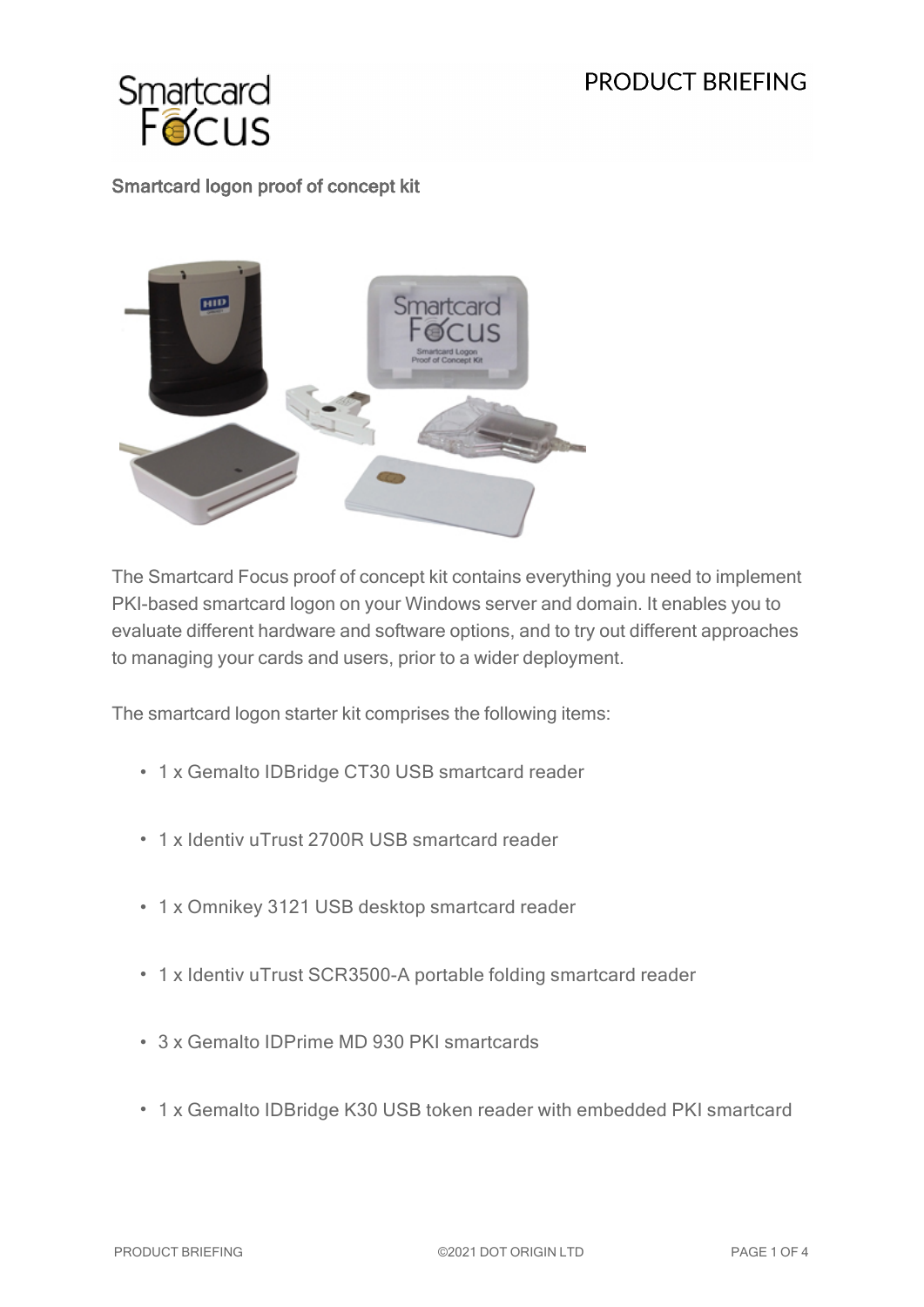• 1 x Memory stick with drivers, tools and documentation

If you are operating a standard Windows server/domain environment, then you already have all of the core software components required to implement secure twofactor logon for your users. User names and passwords are replaced by smartcards and PINs – something you have, and something you know. A user's smartcard generates a private key, protected by the PIN, and also stores a digital certificate, issued by the server. When a smartcard reader is connected to a desktop or laptop PC, a new smartcard logon option automatically appears, while Group Policy controls enforcement and card removal behaviour (eg locking the workstation automatically).

This native Microsoft solution also works in most virtualised and thin client environments, and the same internal PKI-based infrastructure can be used for other applications including email signing and encryption, document signing, intranet security and disk encryption. Additional paid-for software and drivers can further extend this to other operating systems (Linux and OSX) and to integrate with thirdparty applications (using standard PKCS#11 APIs).

The Smartcard Focus logon starter kit has been assembled by our expert team, based on many years of experience helping and supporting our customers through PKI logon implementation projects of all sizes, from 20 users to 20,000. We have included a selection of popular smartcard readers for you to try, plus some of our recommended PKI smartcards. Other makes and models are also available, so if you have any doubts or queries, simply get in touch for further advice.

We also include a 5-user proof of concept license to the Versasec S-Series card management solution, completely free of charge. This popular software adds a wide range of useful features and functions to the free tools that are available from Microsoft and Gemalto. The vSEC:CMS can be used to securely issue and manage your smartcards through their entire lifecycle, including handling events such as forgotten PINs and certificate renewals, and offering simple workflows for issuing cards and integrating with other systems. And because we supply this PoC license in a hardware-secured form, you can upgrade to the full solution at any time, without having to re-install the software or recall your cards.

Smartcard Focus also specialises in the supply of hybrid smartcards that include RFID chips for door access purposes. If you wish to combine this functionality on a single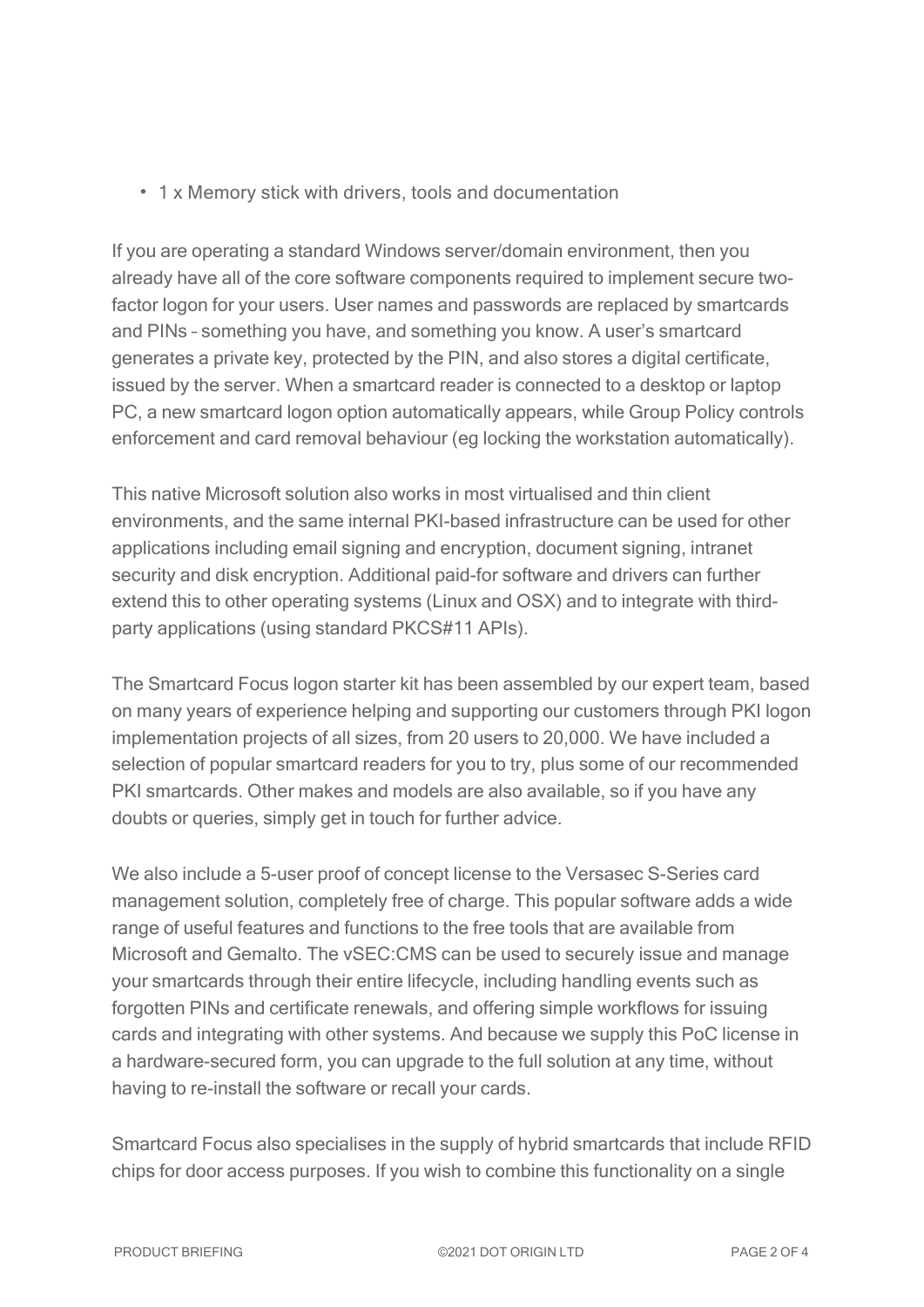card, you can simply purchase additional PKI smartcards that have the appropriate access control chip technology inside, to match your door access control system.

A complete kit of hardware and software to enable testing of PKI-based smartcard logon on a Windows domain. Includes various cards, readers, software tools and documentation.

To buy, visit: [https://www.smartcardfocus.com/shop/ilp/id~832/smartcard-logon-proof-of-concept](https://www.smartcardfocus.com/shop/ilp/id~832/smartcard-logon-proof-of-concept-kit/p/index.shtml?utm_source=download&utm_medium=pdf&utm_campaign=scf-product-pdf)[kit/p/index.shtml](https://www.smartcardfocus.com/shop/ilp/id~832/smartcard-logon-proof-of-concept-kit/p/index.shtml?utm_source=download&utm_medium=pdf&utm_campaign=scf-product-pdf)

This Product Briefing has been produced by Dot [Origin](https://www.dotorigin.com/) Ltd, the smart card experts behind [SmartcardFocus.com.](https://www.smartcardfocus.com/?utm_source=download&utm_medium=pdf&utm_campaign=scf-product-pdf) If you have a query email [sales@smartcardfocus.com](mailto:sales@smartcardfocus.com?subject=Product Briefing query) or call us on +44 (0)1428 685250.